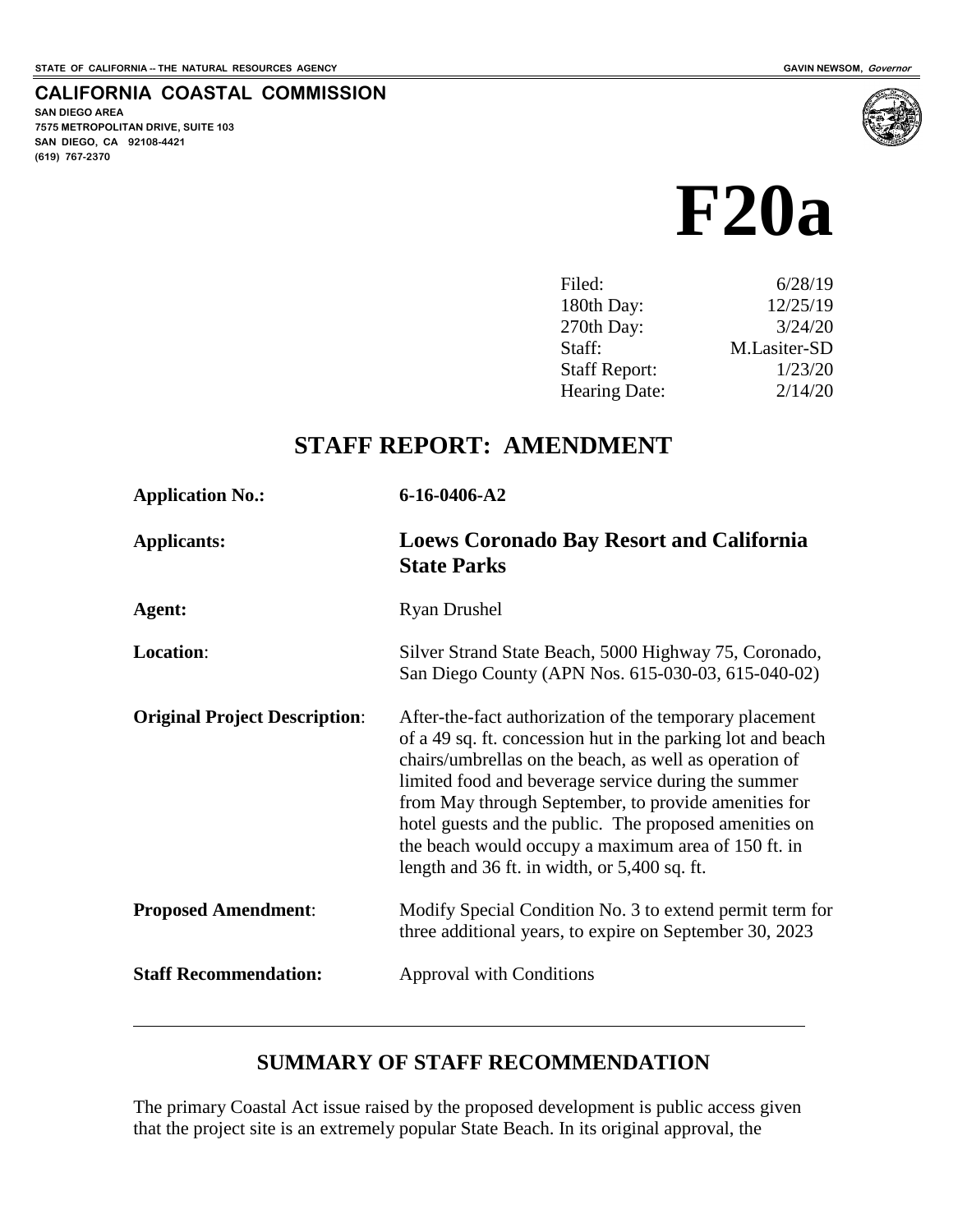Commission found that operation of the proposed concession program could potentially impact the public's ability to enjoy the beach. To protect public access, the Commission attached **Special Condition No. 1** requiring the applicants to adhere to the approved site, operations, and signage plans and **Special Condition No. 2** that requires the applicants to implement public access provisions. However, during a visit to the site in August 2019, Commission staff found the project out of compliance with both Special Conditions Nos. 1 and 2. While the development has since been brought into conformance and the applicant has indicated they are committed to maintaining compliance with the CDP, staff is recommending several revisions to the special conditions in order to ensure compliance continues. Specifically, **Special Condition No. 3** would be modified to authorize the project for one year only, instead of the three year term proposed by the applicant, in order to allow the Commission to ensure Loews Coronado Bay Resort (Loews) and State Parks remain in compliance with the public access provisions of the coastal development permit (CDP) prior to authorizing a longer permit term. In addition, **Special Condition No. 4** would be modified to require weekly photographs of the hut's signage and the amenities on the beach to be submitted with the annual monitoring report to document compliance. Finally, **Special Condition No. 7** would be added to require an employee training plan to be submitted and approved by the Executive Director, and the public access provisions and site plans to be posted inside of the hut for employee reference.

Commission staff recommends **approval** of coastal development permit amendment application 6-16-0406-A2 as conditioned.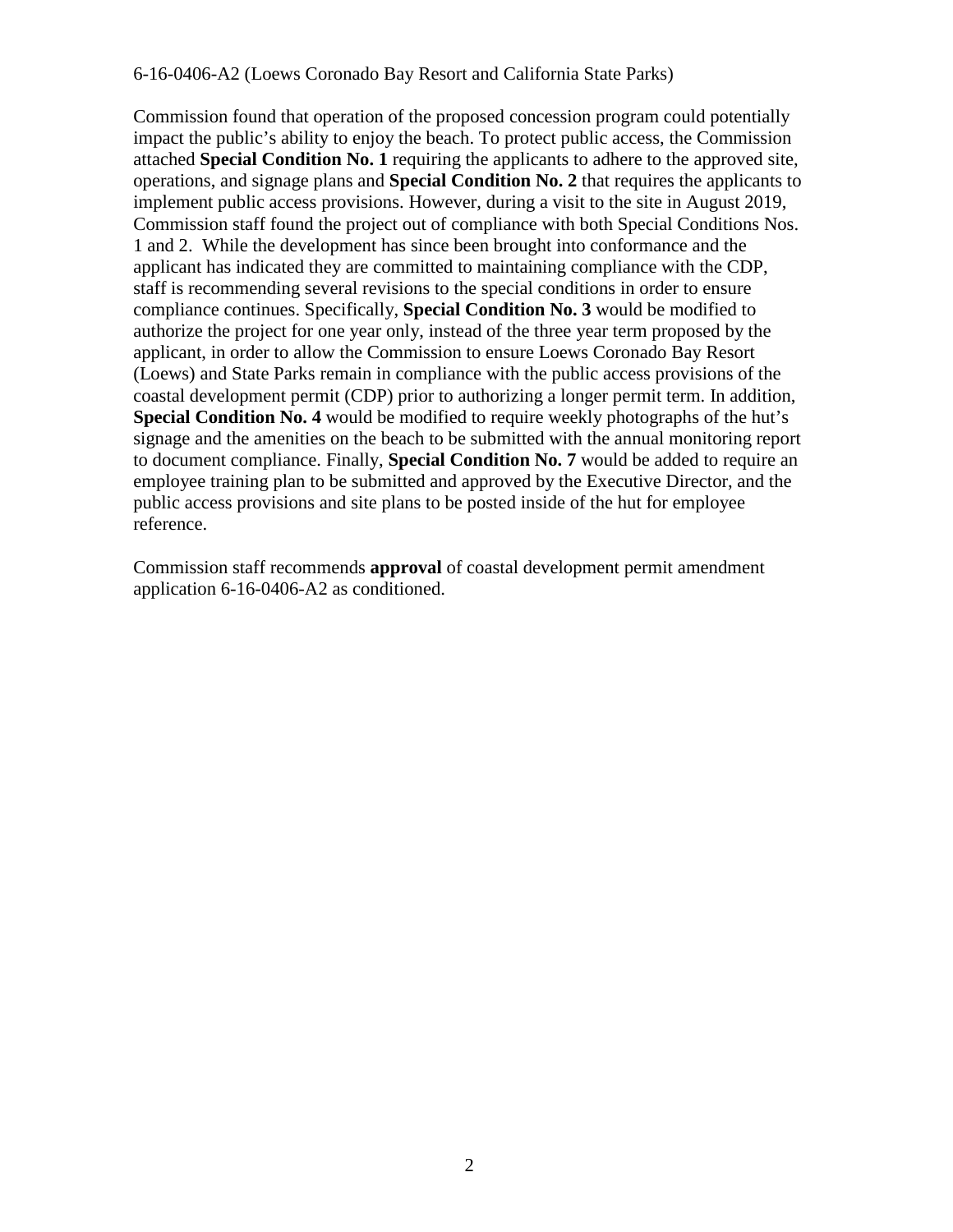# **TABLE OF CONTENTS**

# **APPENDICES**

[Appendix A – Conditions of Approval](#page-9-0)

# **EXHIBITS**

Exhibit 1 – Location Map Exhibit 2 – Approved Site Plan [Exhibit 3 - Photographs](https://documents.coastal.ca.gov/reports/2020/2/f20a/f20a-2-2020-exhibits.pdf)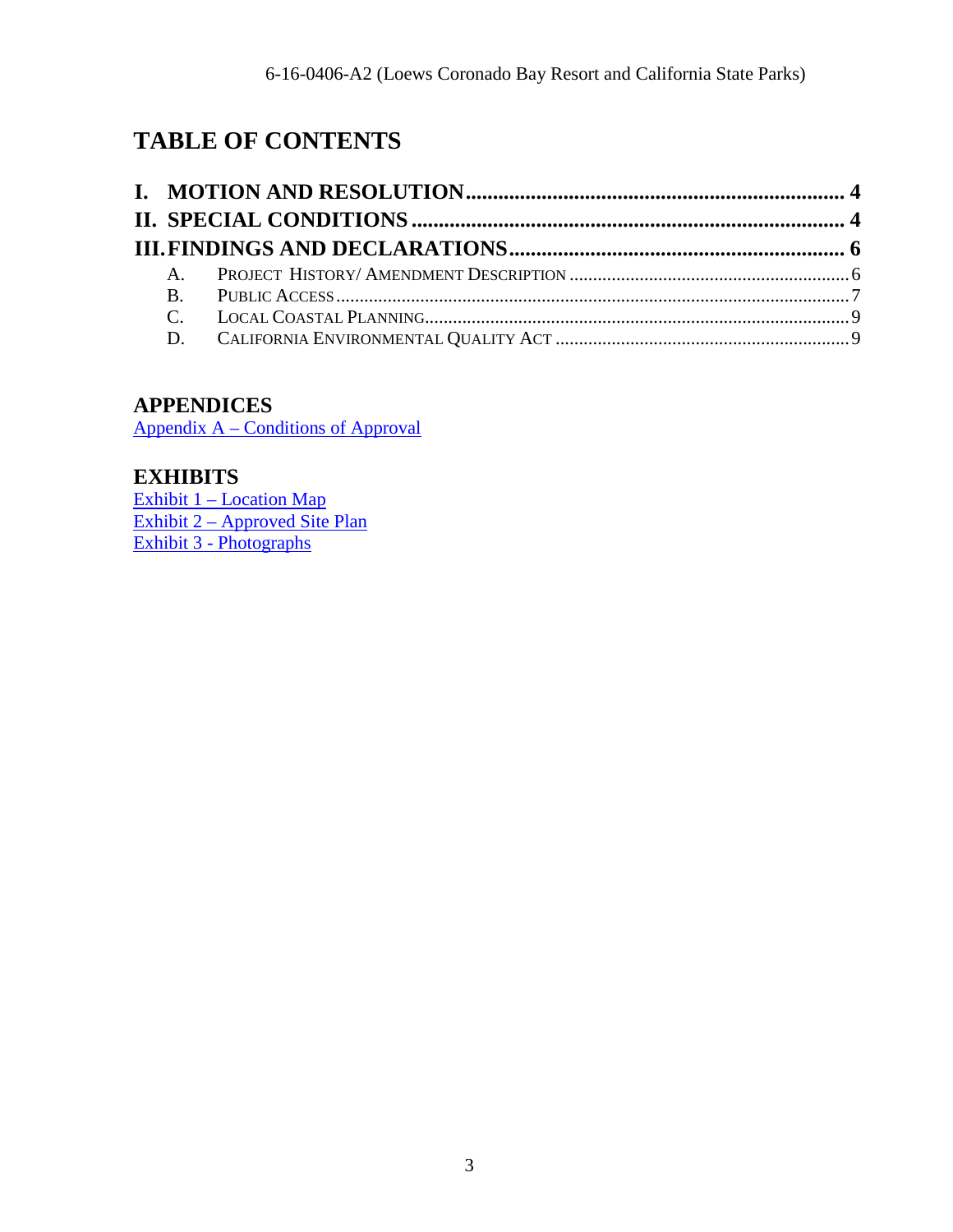# <span id="page-3-0"></span>**I. MOTION AND RESOLUTION**

#### **Motion:**

*I move that the Commission approve the proposed amendment to Coastal Development Permit Application No. 6-16-0406-A2 subject to the conditions set forth in the staff recommendation.* 

Staff recommends a **YES** vote on the foregoing motion. Passage of this motion will result in conditional approval of the amendment and adoption of the following resolution and findings. The motion passes only by affirmative vote of a majority of the Commissioners present.

#### **Resolution:**

*The Commission hereby approves coastal development permit amendment 6-16- 0406-A2 and adopts the findings set forth below on grounds that the development as amended and conditioned will be in conformity with the policies of Chapter 3 of the Coastal Act and will not prejudice the ability of the local government having jurisdiction over the area to prepare a Local Coastal Program conforming to the provisions of Chapter 3. Approval of the permit complies with the California Environmental Quality Act because either 1) feasible mitigation measures and/or alternatives have been incorporated to substantially lessen any significant adverse effects of the development on the environment, or 2) there are no further feasible mitigation measures or alternatives that would substantially lessen any significant adverse impacts of the development on the environment.* 

# <span id="page-3-1"></span>**II. SPECIAL CONDITIONS**

This permit is granted subject to the following special conditions:

NOTE: Appendix A, attached, includes all standard and special conditions that apply to this permit, as approved by the Commission in its original action and modified and/or supplemented by all subsequent amendments, including this amendment no. 6-16-0406- A2 . All of the Commission's adopted special conditions and any changes in the project description proposed by the applicant and approved by the Commission in this or previous actions continue to apply in their most recently approved form unless explicitly changed in this action. New conditions and modifications to existing conditions imposed in this action on amendment no. 6-16-0406-A2 are shown in the following section. Within Appendix A, changes to the previously approved special conditions are also shown in strikeout/underline format. This will result in one set of adopted special conditions.

1. [Special Condition No. 1 of CDP No. 6-16-0406 remains unchanged and in effect]

2. [Special Condition No. 2 of CDP No. 6-16-0406 remains unchanged and in effect]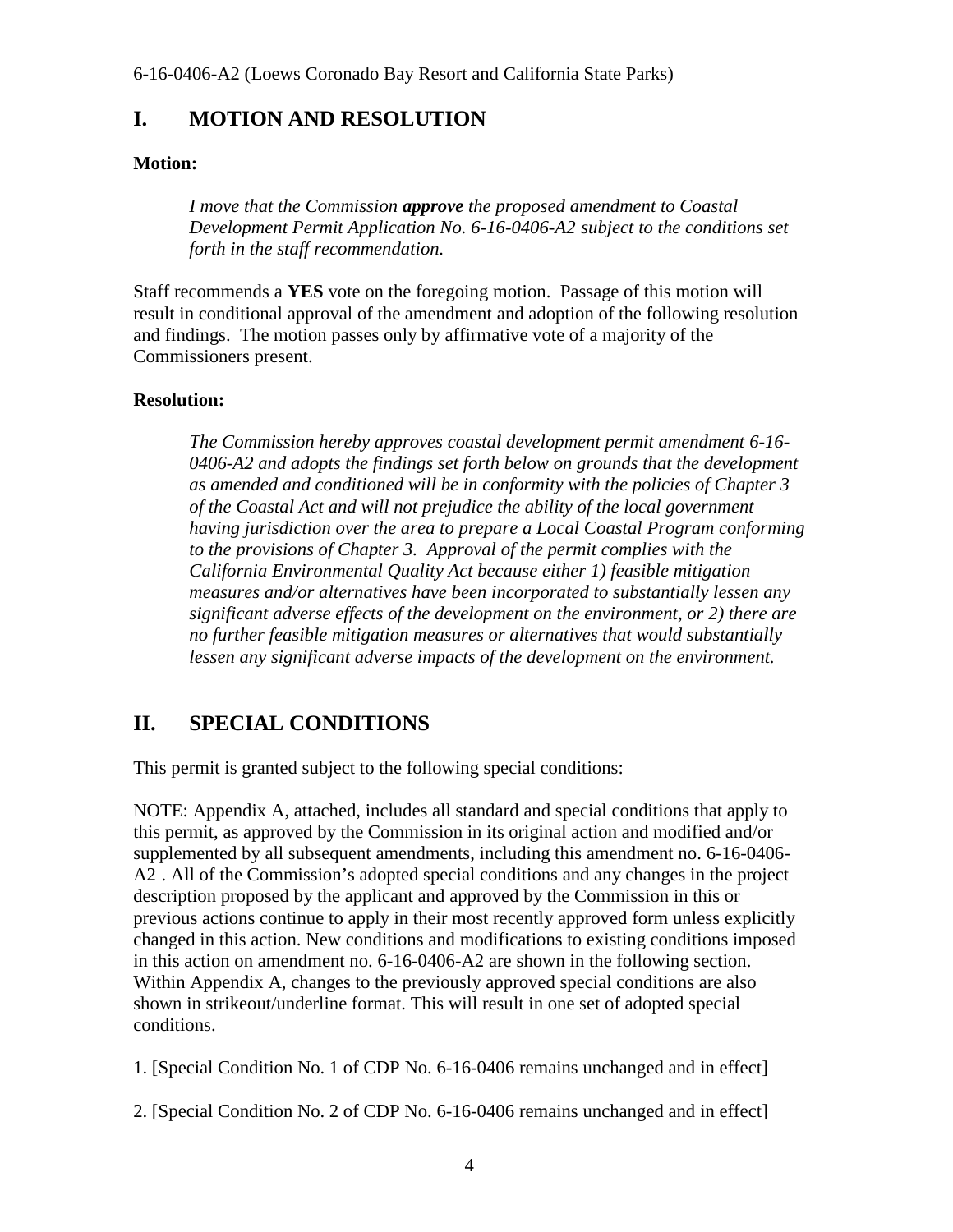#### 3. **Term of Permit.**

- (a) This coastal development permit authorizes development on a temporary basis only. The development is authorized for a period of two and a half (2.5) one years, commencing upon the date of Commission approval of Coastal Development Permit No. 6-16-0406 and through September 30, 2017; from March 1, 2018 2020 through September 30, 2018 2020; and from March 1, 2019 through September 30, 2019, after which time the authorization for continuation or retention of any development approved as part of this permit shall cease. To renew, the applicant must apply to the Commission for an amended Coastal Development Permit at least 90 days before the permit's expiration. After the permit expires, the project will require the issuance of a new or amended coastal development permit.
- (b) If the applicant does not obtain a coastal development permit or amendment from the California Coastal Commission to continue the project prior to expiration of the permit, the applicant shall cease implementation of the project upon expiration of the permit.
- (c) All development must occur in strict compliance with the proposal as set forth in the application for permit, subject to all special conditions. Any deviation from the approved project plans must be submitted for review by the Executive Director to determine whether an amendment to this coastal development permit is legally required.

4. **Monitoring Report.** Within 30 days of the hut's closure, and by October 30 at the latest, of every year the hut is in operation, the permittee shall submit a monitoring report that documents how the concession program operated the previous season with respect to public versus private use. Specifically, documentation shall consist of weekly usage counts categorized by hotel guests and members of the public and weekly photographs of the hut's signage and of the amenities on the beach.

5. [Special Condition No. 5 of CDP No. 6-16-0406 remains unchanged and in effect]

6. [Special Condition No. 6 of CDP No. 6-16-0406 remains unchanged and in effect]

### 7. **Employee Training. PRIOR TO ISSUANCE OF THE COASTAL**

**DEVELOPMENT PERMIT**, the applicant shall submit, for the review and written approval of the Executive Director, an employee training plan that contains a list of public access provisions required by Special Condition No. 2 as well as the site plan referenced in the public access provisions and required by Special Condition No. 1(a)i. The approved employee training plan shall be posted inside of the hut at all times for employees to reference.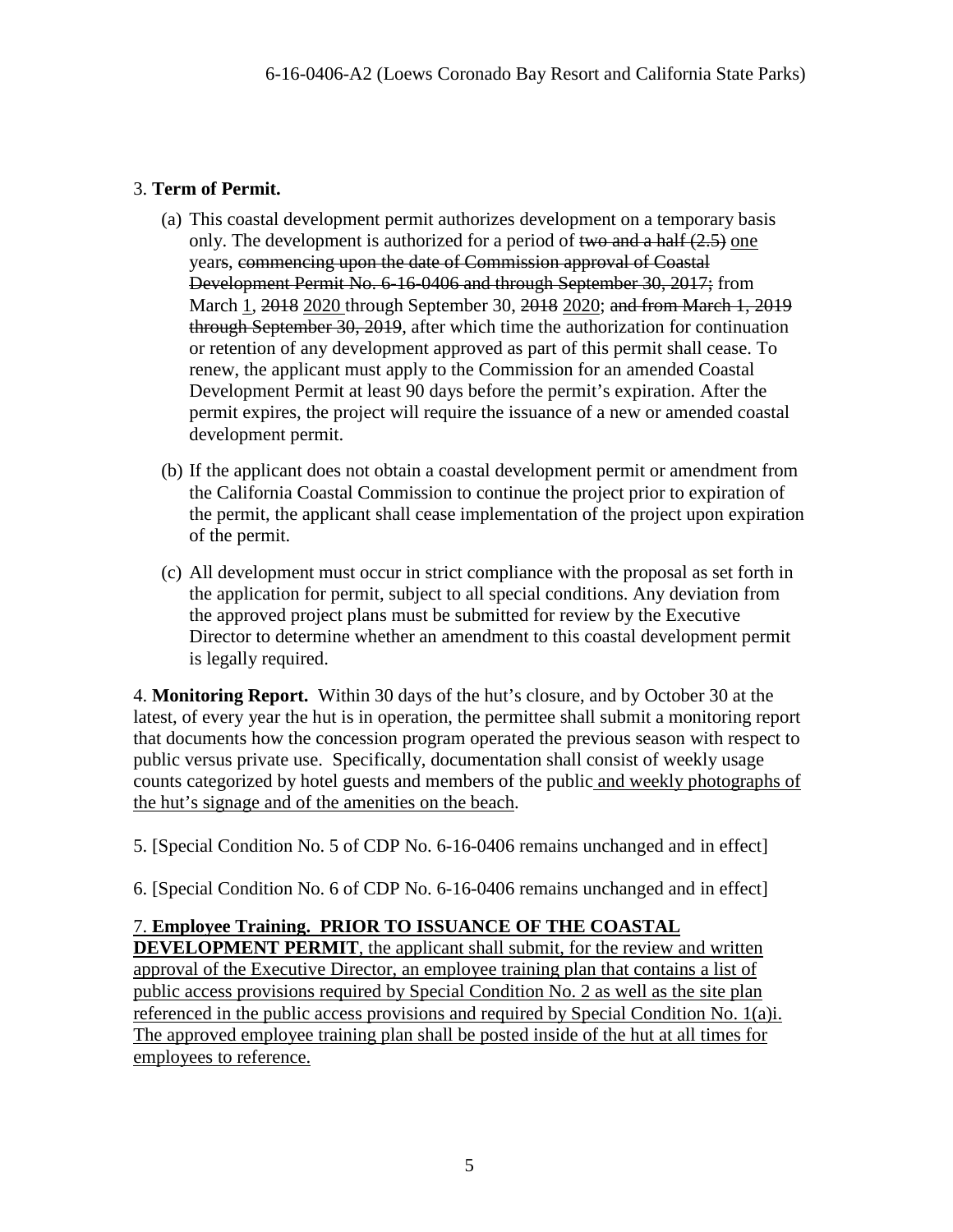# <span id="page-5-0"></span>**III. FINDINGS AND DECLARATIONS**

# <span id="page-5-1"></span>**A. PROJECT HISTORY/AMENDMENT DESCRIPTION**

Loews Coronado Bay Resort (Loews) and California State Parks (State Parks) propose to amend the project term of CDP Nos. 6-16-0406 and 6-16-0406-A1 to allow for the continued seasonal placement of a concession hut south of the lifeguard tower in Public Parking Lot 2 at Silver Strand State Beach [\(Exhibit 1\)](https://documents.coastal.ca.gov/reports/2020/2/f20a/f20a-2-2020-exhibits.pdf), from March through September of each year, for an additional three years (March 1, 2020 through September 30, 2023). The 49 sq. ft. concession hut provides beach chairs, umbrellas, towels, boogie boards, and limited food and beverage service to hotel guests and members of the public.

The hut is located in an area of the parking lot that does not contain parking spaces and chairs and umbrellas are stacked and stored north of and adjacent to the concession hut. The amenities are limited to a 150 ft. wide by 36 ft. long area (5,400 sq. ft.) on the beach [\(Exhibit 2\)](https://documents.coastal.ca.gov/reports/2020/2/f20a/f20a-2-2020-exhibits.pdf); however, the amenities are not allowed to be pre-staged in order to avoid reserving the beach. Instead, chairs and umbrellas are to be set out only when requested by a hotel guest or a member of the public to avoid the appearance that this portion of the beach is private. During non-operating months, the hut is relocated to State Park's off-site maintenance yard and all amenities must be removed from the State Beach.

The hut and amenities were originally placed at Silver Strand Beach without a CDP during the summer of 2016. The applicants applied for a CDP in 2017, however, the hut and amenities were again placed without the benefit of a CDP while the application was under review. In July 2017, the Commission approved CDP No. 6-16-0406 for the afterthe-fact development and authorized the development to continue through September 30, 2017, and from May 1 through September 30 for two additional years (through September 30, 2019). In March 2018, Immaterial Amendment No. 6-16-0406-A1 was approved modifying Special Condition No. 3 of the permit to allow the development to operate from March through September for the remainder of the permit term (through September 30, 2019).

Commission staff received the subject amendment application on June 27, 2019. On August 2, 2019, Commission staff conducted a site visit to the project site and found several violations of Special Condition Nos. 1 and 2 of the CDP. Specifically, chairs and umbrellas were staged on the beach, located in an area not authorized by the permit [\(Exhibit 3\)](https://documents.coastal.ca.gov/reports/2020/2/f20a/f20a-2-2020-exhibits.pdf), were being rented to the public at a cost higher than authorized by the permit, and the pricing signage did not indicate that towels were available to members of the public. In addition, the amenities were not advertised on the Loews or State Parks webpages. The permittees were notified of the violations the following day.

On August 11, 2019, Commission staff conducted a follow-up site visit to the beach and saw that chairs and umbrellas continued to be staged on the beach and outside of the permitted area. While the signage for public rentals had been updated to reflect the permitted cost of the rentals, the signage was smaller and less visible than the previous signage used to advertise the price of the rentals. On August 12, 2019, Commission staff was notified that the signage had been updated and that Loews staff would continue to brief the team daily on the proper area of placement of chairs and umbrellas on the sand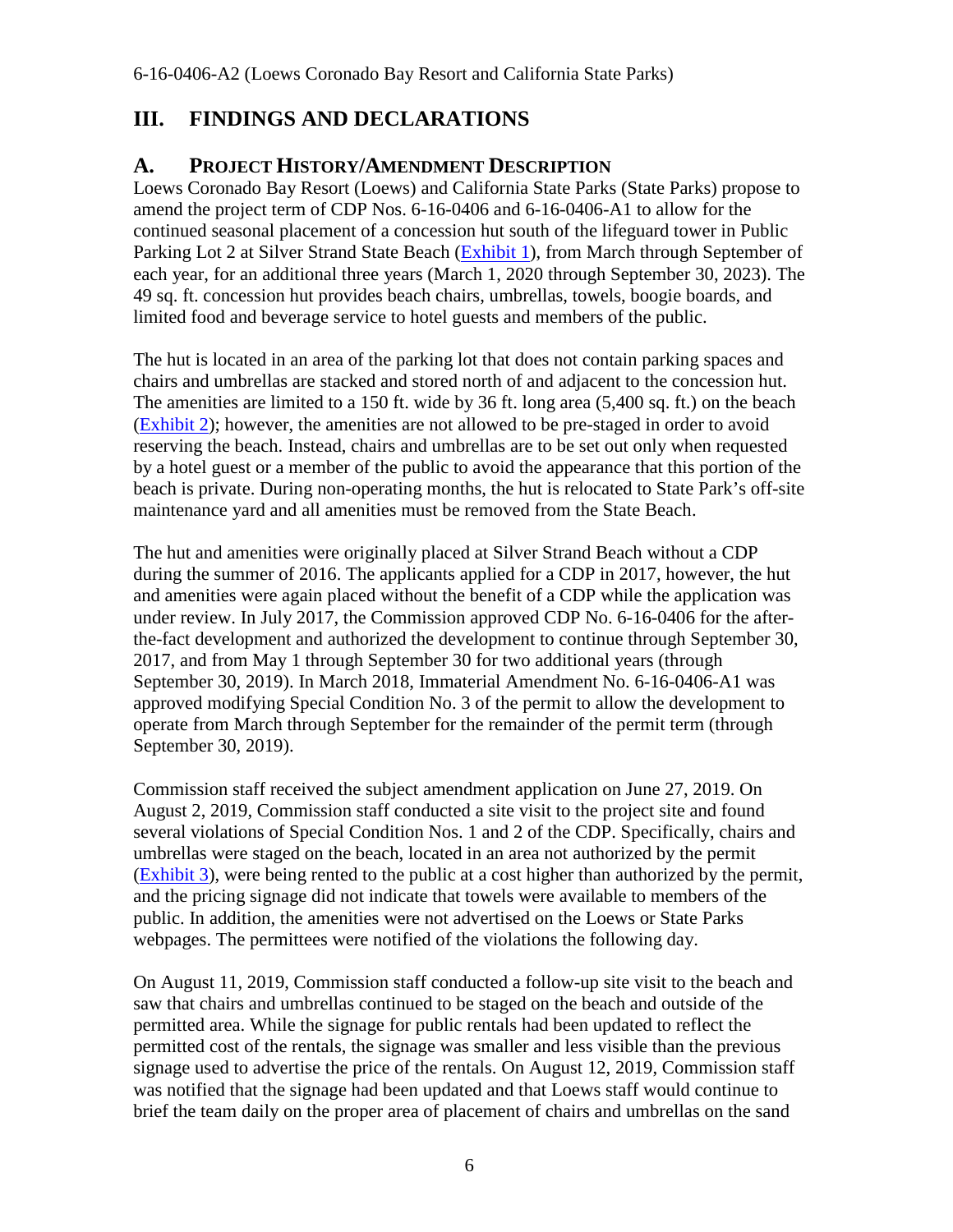and verbiage for when guests and patrons request to be set-up outside of the approved area. On August 21, 2019, the Loews website was updated to advertise the public amenities and the State Parks website was also updated on December 26, 2019, thus bringing the project into compliance with the CDP upon making those changes. The applicant has indicated that they are committed to complying with the CDP going forward.

# <span id="page-6-0"></span>**B. PUBLIC ACCESS**

Section 30210 of the Coastal Act states:

*In carrying out the requirement of Section 4 of Article X of the California Constitution, maximum access, which shall be conspicuously posted, and recreational opportunities shall be provided for all the people consistent with public safety needs and the need to protect public rights, rights of private property owners, and natural resource areas from overuse.* 

Section 30211 of the Coastal Act states:

*Development shall not interfere with the public's right of access to the sea where acquired through use or legislative authorization, including, but not limited to, the use of dry sand and rocky coastal beaches to the first line of terrestrial vegetation.* 

Section 30212 of the Coastal Act states, in part:

*(a) Public access from the nearest public roadway to the shoreline and along the coast shall be provided in new development projects except where:* 

*(1) it is inconsistent with public safety, military security needs, or the protection of fragile coastal resources,* 

*(2) adequate access exists nearby* […]

Section 30213 of the Coastal Act states, in part:

*Lower cost visitor and recreational facilities shall be protected, encouraged, and, where feasible, provided. Developments providing public recreational opportunities are preferred.* […]

Section 30220 of the Coastal Act states:

*Coastal areas suited for water-oriented recreational activities that cannot readily be provided at inland water areas shall be protected for such uses.* 

Section 30221 of the Coastal Act states: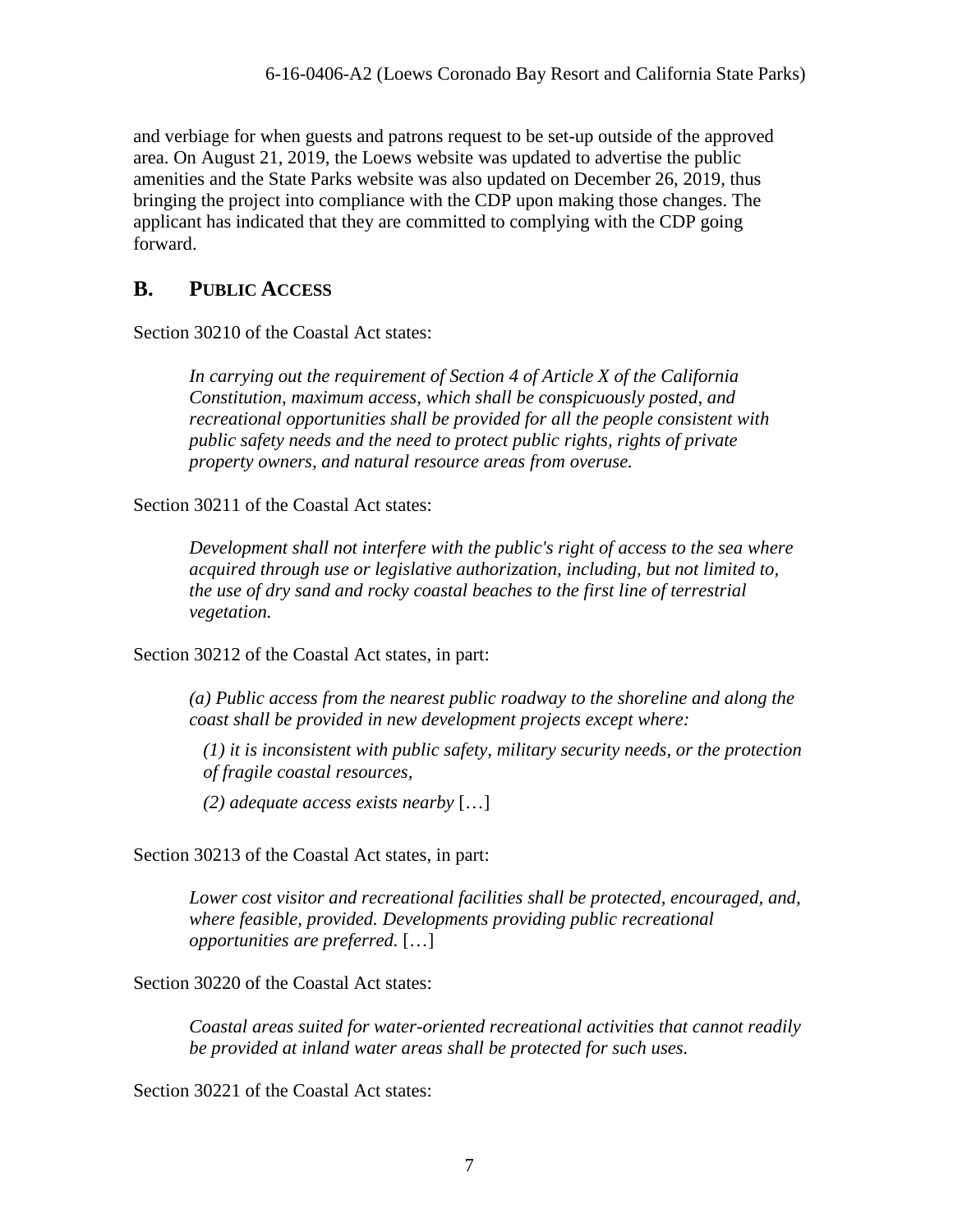*Oceanfront land suitable for recreational use shall be protected for recreational use and development unless present and foreseeable future demand for public or commercial recreational activities that could be accommodated on the property is already adequately provided for in the area.* 

Silver Strand State Beach is a widely popular beach, attracting local, regional, and even international visitors. The beach extends 2 ½ miles and averages over 300 feet in width.

In its original approval, the Commission found that the setup of the chairs and umbrellas could impact public access if the amenities were to take up the width of the beach and impede lateral access. As such, Special Condition Nos. 1 and 2 required amenities to be located within a 36 ft. wide by 150 ft. long area in the middle of the beach. Because Silver Strand State Beach is a relatively wide beach, the proposed 36 ft. wide area for beach chairs and umbrellas would not impede lateral access along the beach, even during high tides. The public would continue to have the ability to walk seaward of the amenities along the water, as well as north, south, and east of the amenities.

In addition, because the proposed project is a private, commercial operation on a public beach, the Commission determined that it was critical that the amenities not appear to be private, such that the general public would hesitate to use them or feel deterred from accessing the beach. The project must ensure that the public retains the ability to access and enjoy the beach. Pre-setting the chairs and umbrellas would effectively reserve that portion of the beach for only those persons using the concession hut services and create a feeling of exclusivity, which could have made the public feel as though they were not welcome in that area. As such, the Commission required Special Condition No. 2, prohibiting reservation of the beach and the pre-staging of chairs and umbrellas.

Finally, the Commission found that because the public is allowed equal access to the beach and use of the amenities, with a small fee of \$10 per set (2 chairs, 2 towels, 1 umbrella), the project would provide public benefits. As such, Special Condition No. 1 requires the applicants to comply with the approved signage plan, to ensure the public is aware of the proposed amenities. Special Condition No. 2 further memorializes the cost of the sets and requires that the amenities be advertised as available to the public on both State Parks and Loews websites.

However, as detailed in the Project History/Amendment Description findings above, Loews was found to be in violation of the aforementioned public access provisions. To help ensure that the CDP is complied with in the future, **Special Condition No. 3** would be revised to allow the project to continue for one year only, and not the three proposed by the applicant. This will allow the Commission to confirm compliance is maintained prior to authorizing a longer permit term. In addition, **Special Condition No. 4** would be modified to require weekly photographs of the hut's signage and the amenities on the beach to be submitted with the annual monitoring report. Finally, **Special Condition No. 7** would be added to require an employee training plan to be submitted and approved by the Executive Director. The employee training plan will include a list of the public access provisions required by Special Condition No. 2, as well as the site plan identifying the limits of where amenities may be placed, and shall be posted inside of the hut for employees to reference.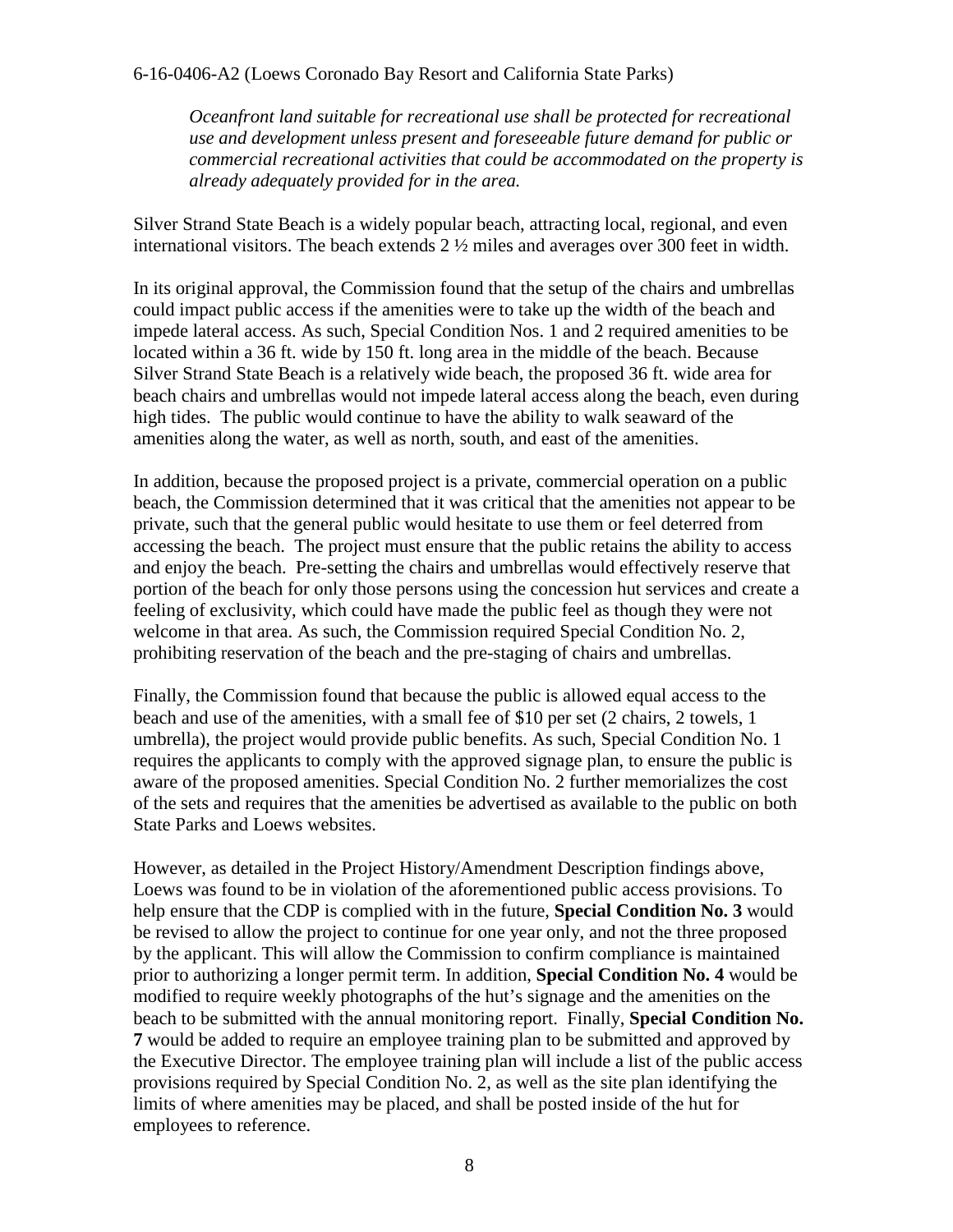In summary, by limiting the term of the amendment to one year and requiring additional monitoring and employee training, the Commission will ensure Loews and State Parks comply with the CDP prior to authorizing a longer permit term. Therefore, as conditioned, the Commission finds the proposal consistent with the public access and recreation policies of the Coastal Act.

# <span id="page-8-0"></span>**C. LOCAL COASTAL PLANNING**

Section 30604(a) also requires that a coastal development permit shall be issued only if the Commission finds that the permitted development will not prejudice the ability of the local government to prepare a Local Coastal Program (LCP) in conformity with the provisions of Chapter 3 of the Coastal Act. In this case, such a finding can be made.

Silver Strand State Beach is a State Parks holding located within the City of Coronado. Although the City has a certified LCP, the specific project site is in the Coastal Commission's area of original jurisdiction. Thus, Chapter 3 of the Coastal Act is the legal standard of review, with the City's certified LCP used for guidance. The City's LCP encourages the public's use of the extensive beach frontage along Silver Strand. Therefore, the Commission finds that approval of the proposed development, as conditioned, will not interfere with the City's implementation of its LCP where the City has permitting authority.

# <span id="page-8-1"></span>**D. CALIFORNIA ENVIRONMENTAL QUALITY ACT**

Section 13096 of the Commission's Code of Regulations requires Commission approval of Coastal Development Permits to be supported by a finding showing the permit, as conditioned, to be consistent with any applicable requirements of the California Environmental Quality Act (CEQA). Section 21080.5(d)(2)(A) of CEQA prohibits a proposed development from being approved if there are feasible alternatives or feasible mitigation measures available which would substantially lessen any significant adverse effect which the activity may have on the environment.

The proposed project has been conditioned in order to be found consistent with the Chapter 3 policies of the Coastal Act. Mitigation measures, including conditions addressing public access, will minimize all adverse environmental impacts. As conditioned, there are no feasible alternatives or feasible mitigation measures available which would substantially lessen any significant adverse impact which the activity may have on the environment. Therefore, the Commission finds that the proposed project is the least environmentally-damaging feasible alternative and is consistent with the requirements of the Coastal Act to conform to CEQA.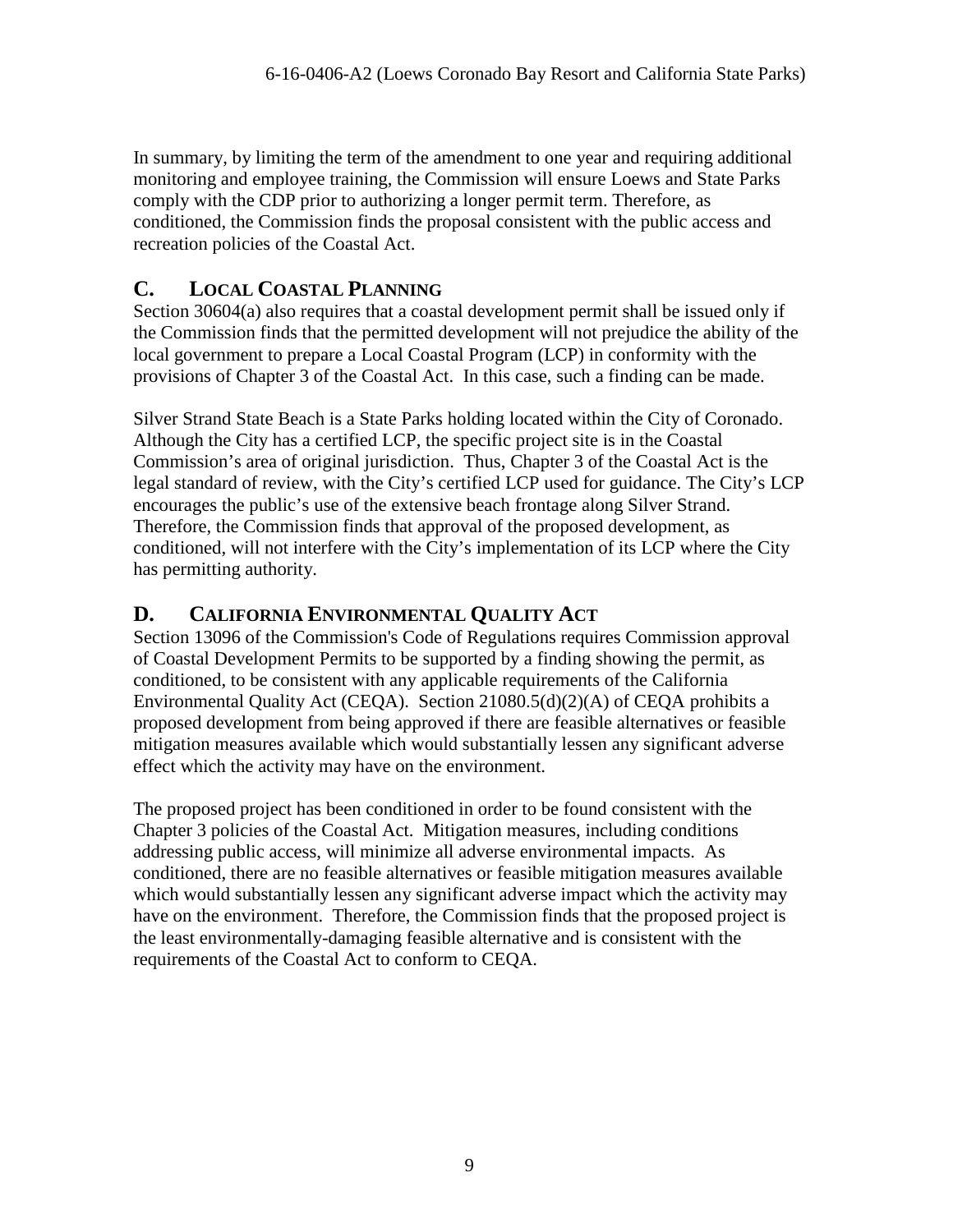#### <span id="page-9-0"></span>Appendix A – Conditions of Approval

# **STANDARD CONDITIONS**

This permit is granted subject to the following standard conditions:

- 1. **Notice of Receipt and Acknowledgment**. The permit is not valid and development shall not commence until a copy of the permit, signed by the permittee or authorized agent, acknowledging receipt of the permit and acceptance of the terms and conditions, is returned to the Commission office.
- 2. **Expiration.** If development has not commenced, the permit will expire two years from the date on which the Commission voted on the application. Development shall be pursued in a diligent manner and completed in a reasonable period of time. Application for extension of the permit must be made prior to the expiration date.
- 3. **Interpretation.** Any questions of intent of interpretation of any condition will be resolved by the Executive Director or the Commission.
- 4. **Assignment.** The permit may be assigned to any qualified person, provided assignee files with the Commission an affidavit accepting all terms and conditions of the permit.
- 5. **Terms and Conditions Run with the Land.** These terms and conditions shall be perpetual, and it is the intention of the Commission and the permittee to bind all future owners and possessors of the subject property to the terms and conditions.

# **SPECIAL CONDITIONS**

This permit is granted subject to the following special conditions:

Permit No. 6-16-0406

#### **1. Submittal of Revised Final Plans**

- (a) **PRIOR TO ISSUANCE OF THE COASTAL DEVELOPMENT PERMIT**, the applicant shall submit, for the review and written approval of the Executive Director, the following revised final plans, modified as required below.
	- i. **Site Plan** that substantially conforms with the plans submitted to the Commission, titled Option 1 and received at the San Diego Coastal Commission office on April 10, 2017, except that they shall be modified as required below:
		- A. The following shall be identified to scale: concession hut, adjoining daytime storage area, overnight storage area, and 150 ft. long by 36 ft. wide maximum area of beach for amenities.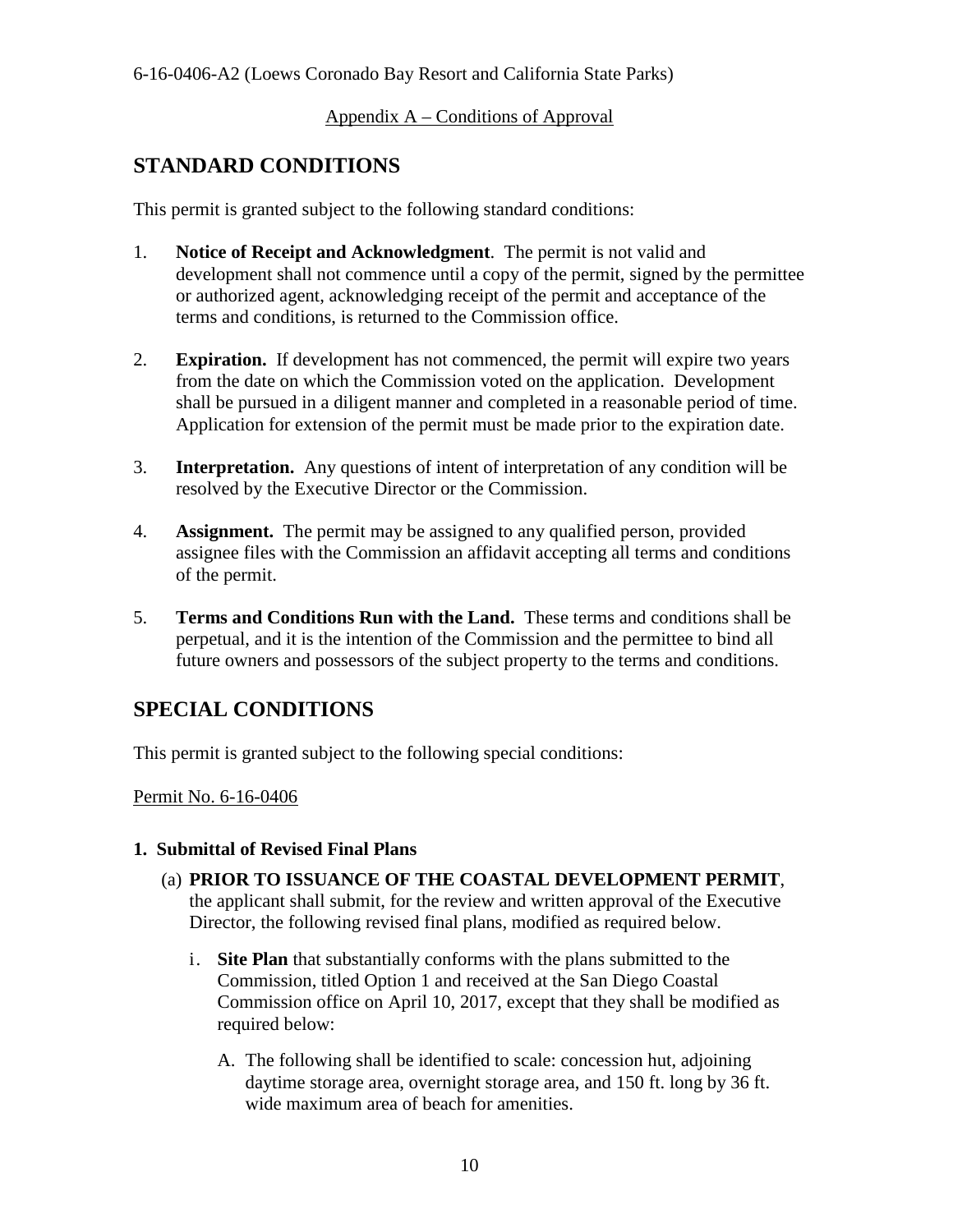- B. Plans for the roll-up boardwalk shall be deleted.
- ii. **Operations Plan** that conforms with the plans submitted to the Commission, titled Updated Project Plan and received at the San Diego Coastal Commission office on June 3, 2017, except that they shall be modified to comply with Special Condition No. 2.
- iii. **Signage Plan** that conforms with the plan submitted to the Commission, and received at the San Diego Coastal Commission office on June 12, 2017, except that the plan shall be modified as required below:
	- A. At minimum, one sign on each of the three walls that contains signage shall be fully dedicated to notification of public availability.
	- B. The size of each sign and the associated sign text shall be large enough to be clearly visible. At minimum, the public access signs shall be at least 2.5 ft. by 2.5 ft.
	- C. The content, location, and dimensions of each sign shall be identified.
	- D. Any materials developed to advertise the project, as required to comply with Special Condition No. 2(k), shall be identified.
- (b) The permittee shall undertake development in conformance with the approved final plans unless the Commission amends this permit or the Executive Director provides a written determination that no amendment is legally required for any proposed minor deviations.

2. **Public Access Provisions.** By acceptance of this permit, the applicant agrees to comply with and implement the following public access provisions:

- (a) All amenities (i.e., chairs, umbrellas, towels, food/beverage service) shall be available to any member of the public, as well as hotel guests.
- (b) No reservation system shall be implemented to secure amenities by hotel guests or members of the public. Amenities may become available only on the same day as they are used, and may be used for a maximum of one day.
- (c) No area of the beach shall be reserved at any time.
- (d) No pre-staging of amenities may occur on the beach. Amenities shall be set up on demand, as hotel guests request amenities or as members of the public rent amenities.
- (e) The maximum area on the beach where amenities are permitted may not exceed 36 ft. by 150 ft. (5400 sq. ft.), as approved in the Final Site Plan submitted in accordance with Special Condition No. 1.
- (f) No motorized equipment in connection with the approved project is allowed on the beach at any time. Any deliveries of amenities shall occur by foot or nonmotorized dolly from the parking lot.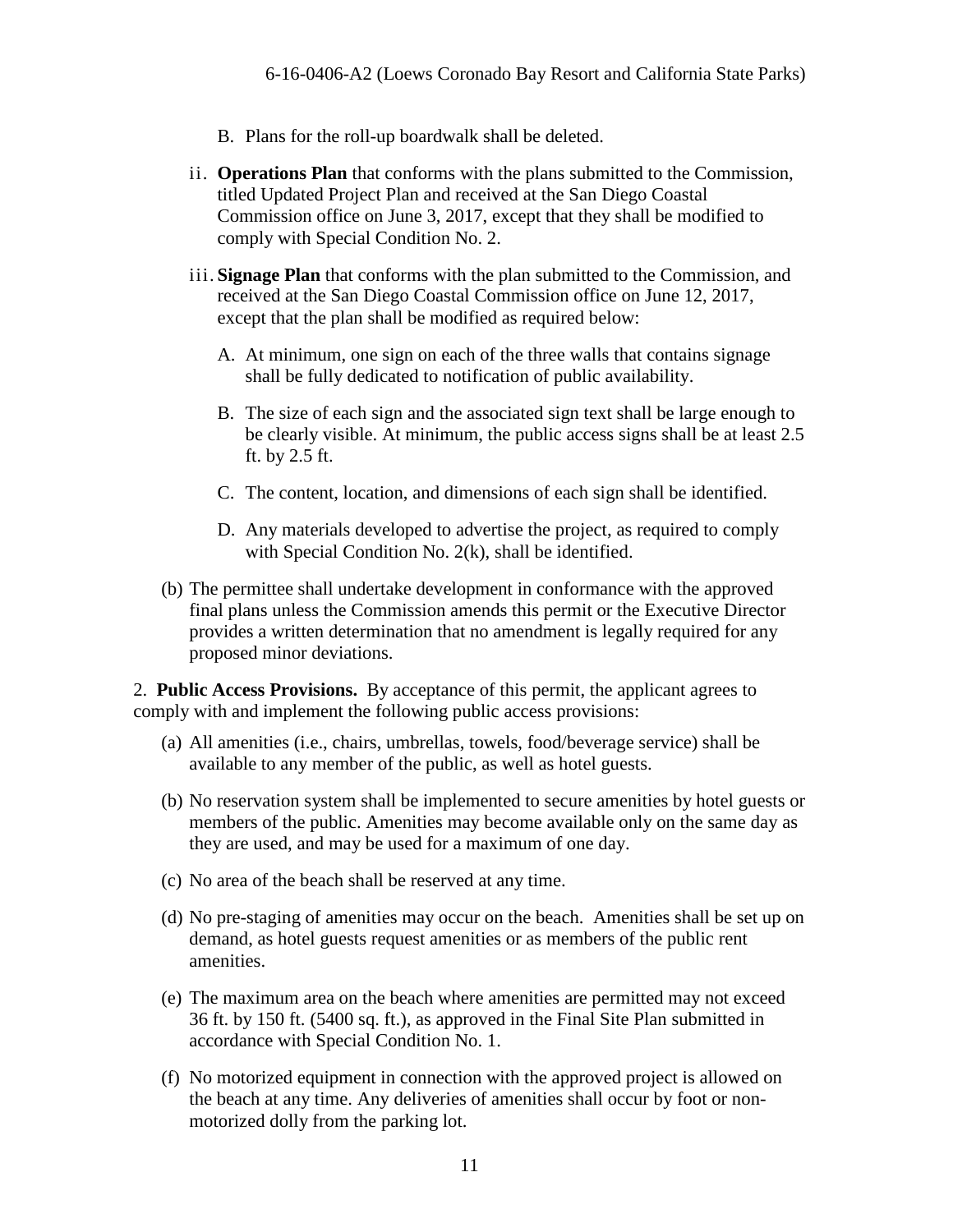- (g) The maximum rental charge for a full set of amenities (i.e. two beach chairs, one umbrella, and two towels) may not exceed \$10. The maximum rental charge for a single set of amenities (i.e. one beach chair, one umbrella, and one towel) may not exceed \$8.
- (h) During operating months, amenities shall be stored overnight within Public Parking Lot 2 outside marked parking stalls, as approved in the Final Site Plan submitted in accordance with Special Condition No. 1. Storage shall be complete by 8 p.m. of the operating day.
- (i) No more than 100 chairs and 50 umbrellas may be set up on the beach each day the program is in operation.
- (j) The hut shall be stored in the State Park maintenance yard during non-operating months. The hut shall be stored within three days of the hut's closure, and by October 3 at the latest, of every year the hut is in operation.
- (k) The public amenities shall be advertised on the Loews Coronado Bay Resort and Silver Strand State Park websites. Websites shall clearly identify that the amenities are available to the public for rent.

#### **3. Term of Permit.**

- (a) This coastal development permit authorizes development on a temporary basis only. The development is authorized for a period of two and a half (2.5) years, commencing upon the date of Commission approval of Coastal Development Permit No. 6-16-0406 and through September 30, 2017; from May 1, 2018 through September 30, 2018; and from May 1, 2019 through September 30, 2019, after which time the authorization for continuation or retention of any development approved as part of this permit shall cease. To renew, the applicant must apply to the Commission for an amended Coastal Development Permit at least 90 days before the permit's expiration. After the permit expires, the project will require the issuance of a new or amended coastal development permit.
- (b) If the applicant does not obtain a coastal development permit or amendment from the California Coastal Commission to continue the project prior to expiration of the permit, the applicant shall cease implementation of the project upon expiration of the permit.
- (c) All development must occur in strict compliance with the proposal as set forth in the application for permit, subject to all special conditions. Any deviation from the approved project plans must be submitted for review by the Executive Director to determine whether an amendment to this coastal development permit is legally required.

**4. Monitoring Report.** Within 30 days of the hut's closure, and by October 30 at the latest, of every year the hut is in operation, the permittee shall submit a monitoring report that documents how the concession program operated the previous season with respect to public versus private use. Specifically, documentation shall consist of weekly usage counts categorized by hotel guests and members of the public.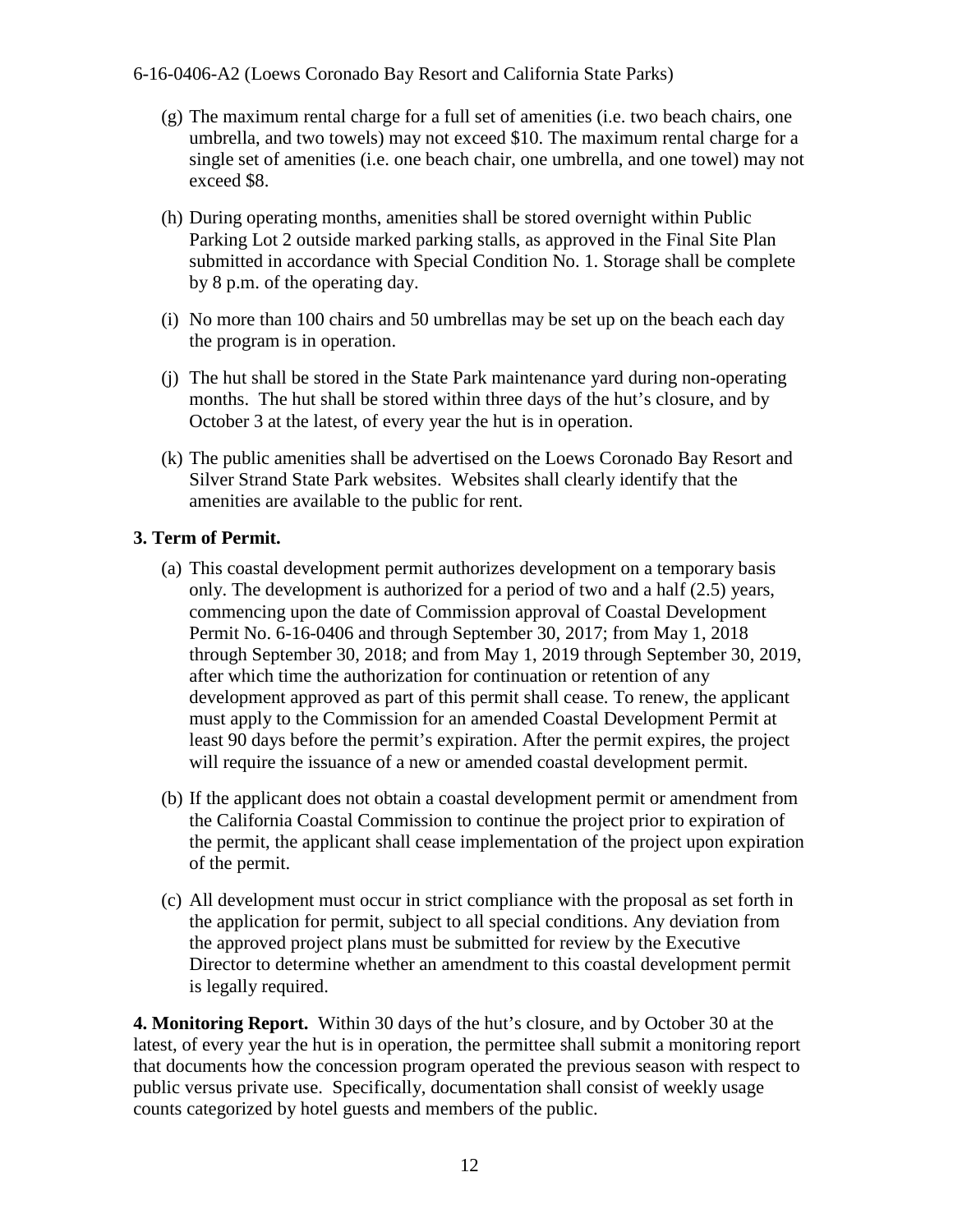**5. Condition Compliance.** Within 30 days of Commission action on this coastal development permit, or within such additional time as the Executive Director may grant for good cause, the applicants shall satisfy all requirements specified in the conditions hereto that the applicants are required to satisfy prior to issuance of this permit. Failure to comply with this requirement may result in the institution of enforcement action under the provisions of Chapter 9 of the Coastal Act.

6. **Assumption of Risk, Waiver of Liability and Indemnity.** By acceptance of this permit, the permittees acknowledge and agree (i) that the site may be subject to hazards, including but not limited to waves, wind, and storms, all of which will may worsen with future sea level rise; (ii) to assume the risks to the permittee and the property that is the subject of this permit of injury and damage from such hazards in connection with this permitted development; (iii) to unconditionally waive any claim of damage or liability against the Commission, its officers, agents, and employees for injury or damage from such hazards; and (iv) to indemnify and hold harmless the Commission, its officers, agents, and employees with respect to the Commission's approval of the project against any and all liability, claims, demands, damages, costs (including costs and fees incurred in defense of such claims), expenses, and amounts paid in settlement arising from any injury or damage due to such hazards.

### Permit No. 6-16-0406-A1

- 1. [Special Condition No. 1 of CDP No. 6-16-0406 remains unchanged and in effect]
- 2. [Special Condition No. 2 of CDP No. 6-16-0406 remains unchanged and in effect]

### 3. **Term of Permit.**

- (a) This coastal development permit authorizes development on a temporary basis only. The development is authorized for a period of two and a half (2.5) years, commencing upon the date of Commission approval of Coastal Development Permit No. 6-16-0406 and through September 30, 2017; from May March, 2018 through September 30, 2018; and from May March 1, 2019 through September 30, 2019, after which time the authorization for continuation or retention of any development approved as part of this permit shall cease. To renew, the applicant must apply to the Commission for an amended Coastal Development Permit at least 90 days before the permit's expiration. After the permit expires, the project will require the issuance of a new or amended coastal development permit.
- (b) If the applicant does not obtain a coastal development permit or amendment from the California Coastal Commission to continue the project prior to expiration of the permit, the applicant shall cease implementation of the project upon expiration of the permit.
- (c) All development must occur in strict compliance with the proposal as set forth in the application for permit, subject to all special conditions. Any deviation from the approved project plans must be submitted for review by the Executive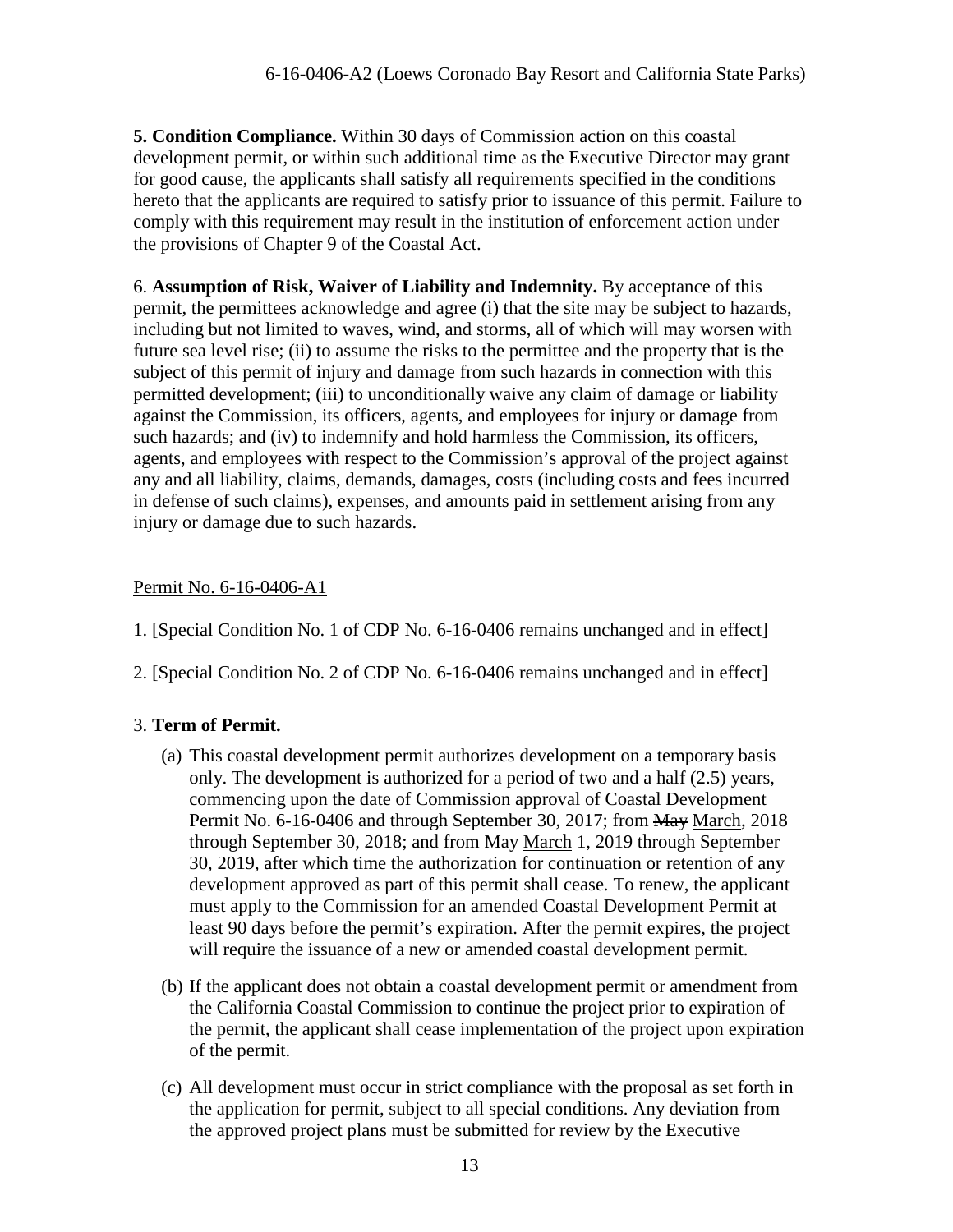Director to determine whether an amendment to this coastal development permit is legally required.

- 4. [Special Condition No. 4 of CDP No. 6-16-0406 remains unchanged and in effect]
- 5. [Special Condition No. 5 of CDP No. 6-16-0406 remains unchanged and in effect]
- 6. [Special Condition No. 6 of CDP No. 6-16-0406 remains unchanged and in effect]

#### Permit No. 6-16-0406-A2

- 1. [Special Condition No. 1 of CDP No. 6-16-0406 remains unchanged and in effect]
- 2. [Special Condition No. 2 of CDP No. 6-16-0406 remains unchanged and in effect]

#### 3. **Term of Permit.**

- (a) This coastal development permit authorizes development on a temporary basis only. The development is authorized for a period of two and a half  $(2.5)$  one years, commencing upon the date of Commission approval of Coastal Development Permit No. 6-16-0406 and through September 30, 2017; from March 1, 2018 2020 through September 30, 2018 2020; and from March 1, 2019 through September 30, 2019, after which time the authorization for continuation or retention of any development approved as part of this permit shall cease. To renew, the applicant must apply to the Commission for an amended Coastal Development Permit at least 90 days before the permit's expiration. After the permit expires, the project will require the issuance of a new or amended coastal development permit.
- (b) If the applicant does not obtain a coastal development permit or amendment from the California Coastal Commission to continue the project prior to expiration of the permit, the applicant shall cease implementation of the project upon expiration of the permit.
- (c) All development must occur in strict compliance with the proposal as set forth in the application for permit, subject to all special conditions. Any deviation from the approved project plans must be submitted for review by the Executive Director to determine whether an amendment to this coastal development permit is legally required.

4. **Monitoring Report.** Within 30 days of the hut's closure, and by October 30 at the latest, of every year the hut is in operation, the permittee shall submit a monitoring report that documents how the concession program operated the previous season with respect to public versus private use. Specifically, documentation shall consist of weekly usage counts categorized by hotel guests and members of the public and weekly photographs of the hut's signage and of the amenities on the beach.

5. [Special Condition No. 5 of CDP No. 6-16-0406 remains unchanged and in effect]